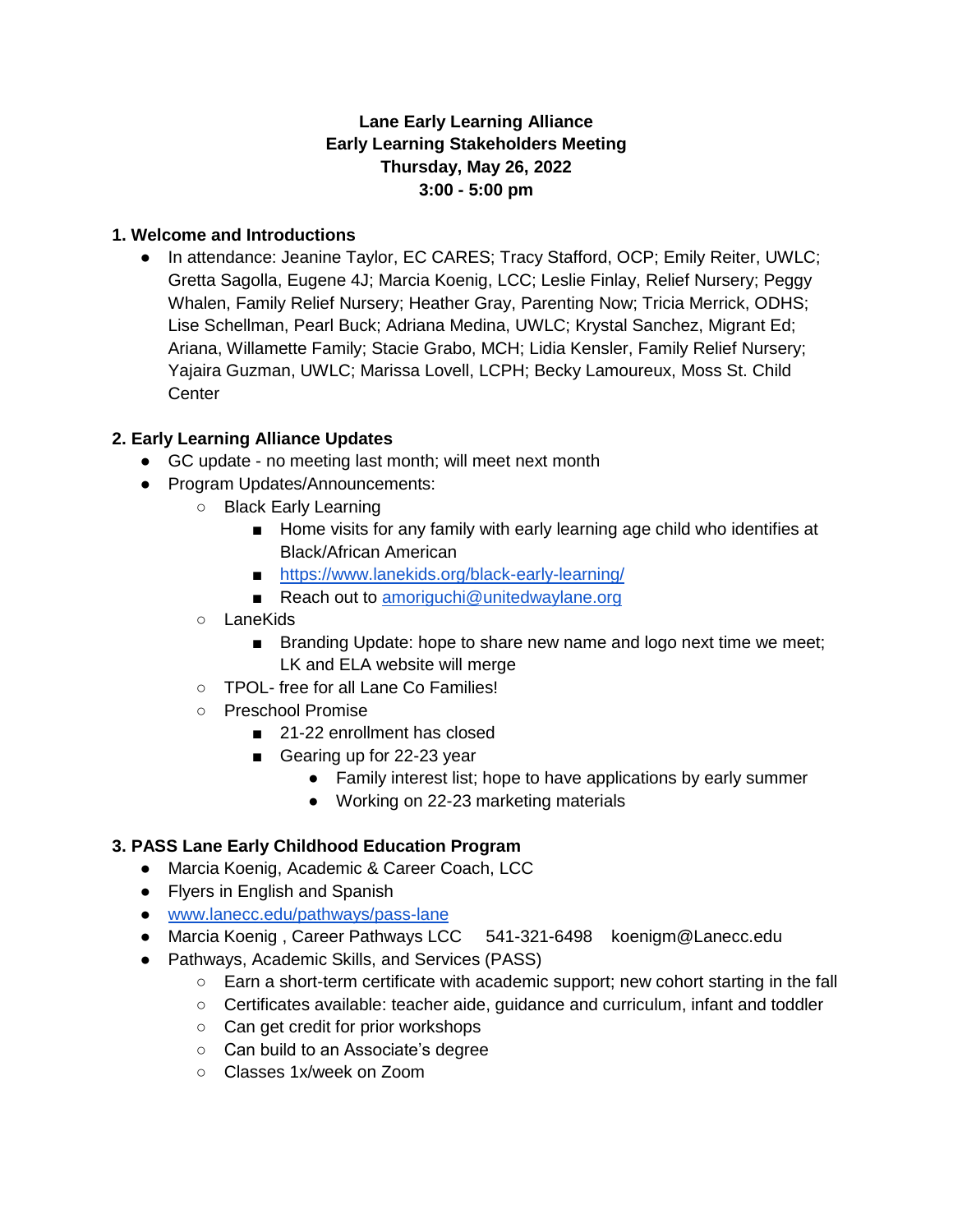○ If receiving SNAP benefits, can get training for free; fund for documented and undocumented students; many students are making money attending classes right now

## **4. Eugene Public Library All Ages Summer Reading**

- Miriam Touchton, Eugene Public Library
- Registration will be very simple, take adventure card
- Free books for kids and teens
- Raffle prizes for all three age groups
- Programs happening over the summer: [https://www.eugene](https://www.eugene-or.gov/calendar.aspx?CID=29,30,77,58&showPastEvents=false)[or.gov/calendar.aspx?CID=29,30,77,58&showPastEvents=false](https://www.eugene-or.gov/calendar.aspx?CID=29,30,77,58&showPastEvents=false)
- Have baby bags if you have families with kids 0-2 (at all locations); can also distribute these yourself
- Miriam Touchton: mtouchton@eugene-or.gov
- Amy Seto Forrester: aforrester@eugene-or.gov

# **5. Agency Updates**

- OCP
	- Connections program ages 7-18 funding mindfulness nature program
	- More toddler groups upcoming
	- social/emotional skills building group; more info next time
- LCPH
	- Hosting a CATCH training academy in mid-June on school-based program, 4th day open to any childcare providers
	- About CATCH: https://catch.org/
	- Training Dates: June 13th June 16th
	- Registration Form:<https://www.surveymonkey.com/r/NJYRVXM>
	- And my email is Marissa.lovell@lanecountyor.gov. Please feel free to share with anyone who would be interested!
- Eugene 4J
	- Overflowing with KITS applications; will let families know by the 1st; looking for resources to send out email to families who are in the program or not
	- Waiting on PSP RFA
	- Always looking for staff
- Migrant Ed
	- Delivering kits to families
- Early Childhood CARES
	- Free developmental screenings for kids 0-5
	- Continue classes in the summer
	- Lots of referrals and evaluations right now
	- Co-Director position, evaluation positions, Jeanine's position will be posted, hiring a BA level position
- Family Relief Nursery